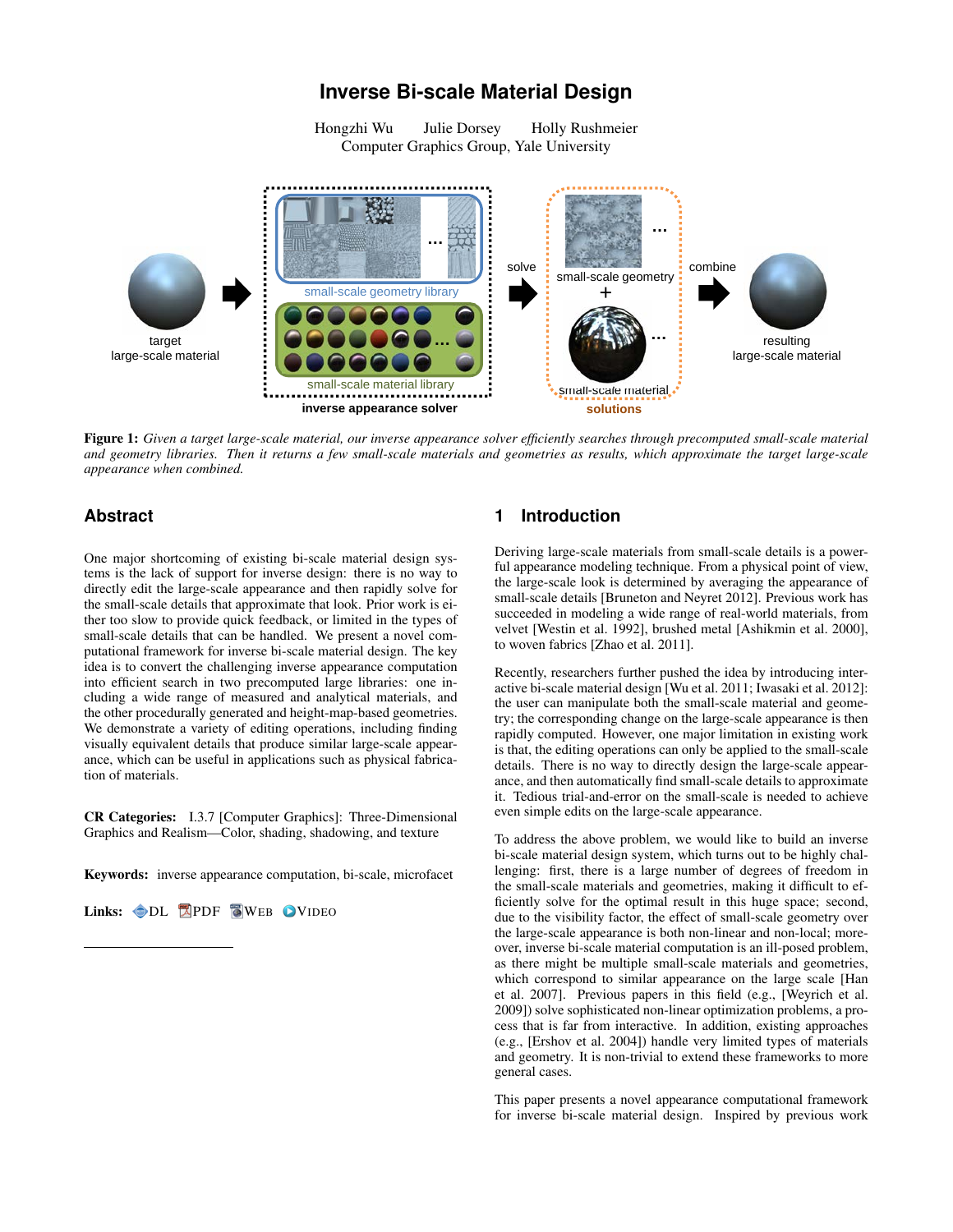based on large databases [\[Hays and Efros 2007\]](#page-9-7), we precompute a material library and a geometry library, which include a wide range of small-scale materials and geometries. We also propose a search algorithm to find desired small-scale details in these two large libraries, unlike existing approaches that directly optimize for unknown small-scale materials and geometries (e.g., [\[Weyrich et al.](#page-9-5) [2009\]](#page-9-5)). Our algorithm typically computes results in a few seconds, while previous work requires a couple of hours. The key to the efficiency is that we only evaluate a few representatives, which are obtained by exploiting the intrinsic relationships among all materials / geometries in the libraries and then apply CX matrix decomposition [\[Drineas et al. 2008\]](#page-8-2).

Our design system can also find *visually equivalent details*, which are different small-scale details that produce similar appearance on the large scale. Potentially, this could be very useful for applications such as appearance fabrication, where multiple practical constraints need to be considered. Moreover, one may use our system for building exterior design, to edit the looks of a building that change with view distances.

In summary, this paper makes the following contributions:

- We present the first near-interactive inverse bi-scale material design system, the core of which is a novel inverse appearance computational framework. We convert the solving of a sophisticated optimization problem as in previous work, into a search in large precomputed libraries, which is both faster and more general.
- Our work completes bi-scale material design, by adding the key functionality missing in previous forward design systems [\[Wu et al. 2011;](#page-9-2) [Iwasaki et al. 2012\]](#page-9-3), which frees the designers from manual trial-and-error.
- We build a large library of small-scale geometry, consisting of over 164,000 pieces of procedurally-generated and heightmap-based geometry. The wide variety in our library makes it a valuable database for future research in computer graphics and computer vision.

Terminology. We follow the terminology of *large/small-scale* from previous work [\[Wu et al. 2011;](#page-9-2) [Iwasaki et al. 2012\]](#page-9-3), instead of using *micro/milli-scale*. Our method will work as long as the ratio between the large and the small-scale is big, and the small-scale is greater than the wavelength of light.

## **2 Previous Work**

Modeling Large-scale Appearance from Small-scale Details. Microfacet BRDFs (e.g., [\[Cook and Torrance 1982;](#page-8-3) [Oren and Na](#page-9-8)[yar 1994;](#page-9-8) [Ashikmin et al. 2000\]](#page-8-1)) are modeled by statistical distributions of the orientations and shadowing of perfectly specular or Lambertian facets, assuming no correlations between the two factors. Wang et al. [\[2011\]](#page-9-9) propose a dual-scale statistical model for stationary, isotropic indoor surface appearance. More complex appearance can be modeled by explicitly constructing the smallscale structures, and then performing an expensive simulation of light interactions [\[Westin et al. 1992;](#page-9-0) [Gondek et al. 1994\]](#page-9-10). Zhao et al. [\[2011\]](#page-9-1) extends the idea to volumetric appearance models, using results from micro CT imaging. Previous work in this field focuses on the analysis, rather than the synthesis, of small-scale details.

Appearance Fabrication. Weyrich et al. [\[2009\]](#page-9-5) use a milling machine to fabricate a height-field. Its effective large-scale appearance closely matches a custom reflectance distribution function. The idea is further pushed to realize custom subsurface scattering prop-erties [Hašan et al. 2010; [Dong et al. 2010\]](#page-8-4). In addition, prototyping printers are developed [\[Matusik et al. 2009;](#page-9-12) [Malzbender et al. 2012\]](#page-9-13) to produce reflectance distribution functions on a sheet of paper, or a special structure with spherical dimples. The goal of [\[Ershov et al.](#page-9-6) [2004\]](#page-9-6) is similar to ours. They propose a reverse engineering method to figure out pigment composition that approximates a designated paint appearance. Concurrent to our work, Lan et al. [\[2013\]](#page-9-14) fabricate large-scale spatially-varying anisotropic BRDF, by printing an optimized height-field coated with glossy inks. Unfortunately, existing work is not directly applicable to our problem, either because the speed of algorithms is not suitable for interactive design, or because the methods cannot be easily generalized to handle the wide range of materials and geometry that we process.

Interactive Appearance Design. Significant research effort has been devoted to the development of interactive single-scale appearance design (e.g., [\[Pellacini and Lawrence 2007;](#page-9-15) [Lawrence et al.](#page-9-16) [2006;](#page-9-16) [Ben-Artzi et al. 2006\]](#page-8-5)), which supports rapid visual feedback by exploiting factors like fixed lighting and/or geometry. Biscale material design systems [\[Wu et al. 2011;](#page-9-2) [Iwasaki et al. 2012\]](#page-9-3) quickly compute the large-scale appearance from small-scale details. However, they do not support editing in the reverse direction. Manual trial-and-error is required to find small-scale details that achieve an equivalent large-scale appearance change. Moreover, it is not clear to the designer if a better solution exists.

Inverse Rendering. One major goal for inverse rendering algorithms (e.g., [\[Ramamoorthi and Hanrahan 2001;](#page-9-17) [Marschner et al.](#page-9-18) [1999\]](#page-9-18)) is to estimate reflectance properties from photometric measurements, typically with known geometry and illumination. When both the lighting and BRDFs are unknown, additional assumptions are needed to resolve the ambiguity. Recently, Romeiro and Zickler [\[2010\]](#page-9-19) tackle this problem, by assuming a statistical distribution of natural illumination. While our problem can be viewed as generalized inverse rendering, and we have similar small-scale materialgeometry ambiguity, it is unclear how to extend previous work to inverse bi-scale appearance computation, where the known function is 4D (large-scale BRDF) and the two unknown factors are 4D (small-scale BRDF) and 6D (small-scale geometry), respectively.

## **3 Preliminaries**

The effective large-scale appearance,  $f_r$ , is computed as the integral of the product of a rotated isotropic BRDF  $f$  and a Bidirectional Visible Normal Distribution Function (BVNDF)  $\gamma$ , defined on the small scale [\[Wu et al. 2011;](#page-9-2) [Iwasaki et al. 2012\]](#page-9-3):

<span id="page-1-2"></span><span id="page-1-1"></span><span id="page-1-0"></span>
$$
\overline{f}_r(\boldsymbol{\omega}_i, \boldsymbol{\omega}_o) = \int_{S^2} f(\boldsymbol{n}, \boldsymbol{\omega}_i, \boldsymbol{\omega}_o) \gamma(\boldsymbol{n}, \boldsymbol{\omega}_i, \boldsymbol{\omega}_o) d\boldsymbol{n}, \qquad (1)
$$

where

$$
f(\boldsymbol{n},\boldsymbol{\omega}_i,\boldsymbol{\omega}_o)=f_r(\boldsymbol{n},\boldsymbol{\omega}_i,\boldsymbol{\omega}_o)(\boldsymbol{n}\cdot\boldsymbol{\omega}_i),
$$
\n(2)

$$
\gamma(\boldsymbol{n},\boldsymbol{\omega}_i,\boldsymbol{\omega}_o)=\frac{(\boldsymbol{n}\cdot\boldsymbol{\omega}_o)}{a_v(\boldsymbol{\omega}_o)}\int_A V(\boldsymbol{\omega}_i)V(\boldsymbol{\omega}_o)\delta(\boldsymbol{n}-\boldsymbol{n}')dA. \quad (3)
$$

Here  $f_r$  is a small-scale BRDF,  $\omega_i$  is the lighting direction, and  $\omega_o$ is the view direction.  $S^2$  is the unit sphere, V is the visibility function, A is a surface patch, and  $a_v(\omega_o)$  is the visible projected area of A along  $\omega_o$  (see Fig. 3 in [\[Wu et al. 2011\]](#page-9-2) for an illustration).  $n'$ is the normal associated with  $dA$ . Note that compared to the original definition of f and  $\gamma$  in [\[Wu et al. 2011;](#page-9-2) [Iwasaki et al. 2012\]](#page-9-3), we slightly moved a few terms around in order to apply the same idea to solve for materials and for geometry (Sec. [4\)](#page-2-0). Throughout this paper, we assume that BRDFs (e.g.,  $f_r$ ) are spectrally-averaged single-channel functions. Details about how to handle spectral information are described in Sec. [4.2.](#page-3-0)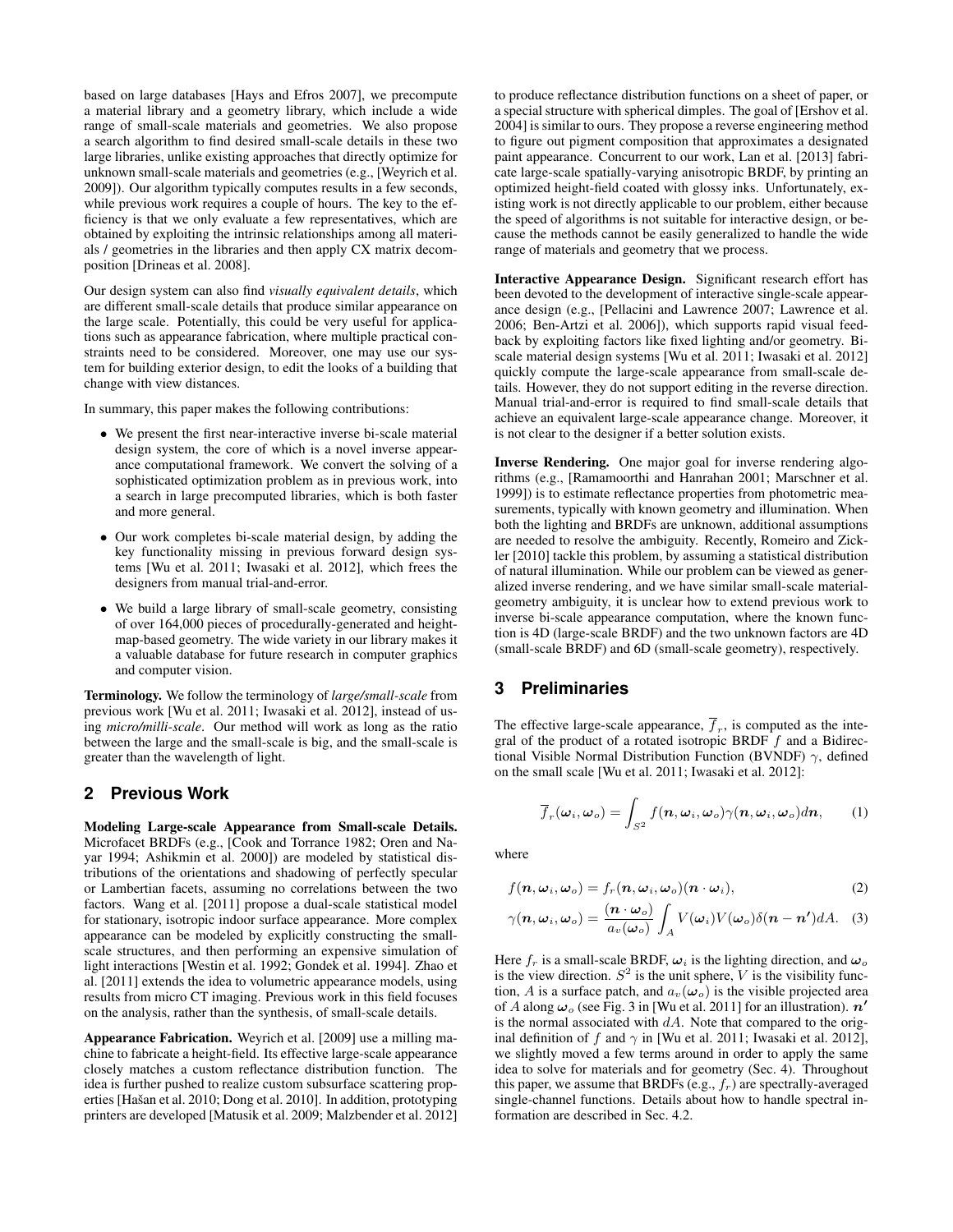#### **3.1 BVNDF and BRDF Representations**

We propose high-precision representations that are inspired by allfrequency rendering under environment map illumination [\[Green](#page-9-20) [et al. 2006\]](#page-9-20), where the BRDF is fitted with lighting- and viewdependent Gaussian lobes, and the environment map is prefiltered for different lobes. First, we represent a BVNDF as a linear combinations of von Mises-Fisher (vMF) distributions [\[Han et al. 2007\]](#page-9-4) at different view and lighting directions. For a particular directional pair,  $\gamma$  is represented as:

<span id="page-2-1"></span>
$$
\gamma(\boldsymbol{n}) = \sum_{j} \alpha_{j} \rho(\boldsymbol{n}; \kappa_{j}, \boldsymbol{\mu}_{j}). \tag{4}
$$

Here  $\kappa_j$  is the inverse width,  $\mu_j$  is the central direction and  $\alpha_j$  is the corresponding weight.  $\rho(\cdot)$  is a Gaussian-like probability distribution over the unit sphere:

$$
\rho(\mathbf{n}; \kappa, \mathbf{\mu}) = \frac{\kappa}{4\pi \sinh(\kappa)} e^{\kappa(\mathbf{n} \cdot \mathbf{\mu})}.
$$
 (5)

Using vMFs allows us to compactly represent all-frequency normal distributions, including  $\delta$ -like spikes. For each lobe, only  $\alpha$ ,  $\kappa$  and  $\mu$  are stored. Please refer to Fig. [5](#page-4-0) for an example.

Next, we represent a BRDF as prefiltered responses with respect to vMF lobes of various sizes and orientations. To be specific, we substitute Eq. [4](#page-2-1) into Eq. [1,](#page-1-0) which yields:

$$
\overline{f}_r(\boldsymbol{\omega}_i, \boldsymbol{\omega}_o) = \sum_j \alpha_j F(\boldsymbol{\omega}_i, \boldsymbol{\omega}_o, \kappa_j, \boldsymbol{\mu}_j),
$$
(6)

where

<span id="page-2-9"></span>
$$
F(\boldsymbol{\omega}_i, \boldsymbol{\omega}_o, \kappa, \boldsymbol{\mu}) = \int_{S^2} f(\boldsymbol{n}, \boldsymbol{\omega}_i, \boldsymbol{\omega}_o) \rho(\boldsymbol{n}; \kappa, \boldsymbol{\mu}) d\boldsymbol{n}.
$$
 (7)

Here  $F$  is our BRDF representation, which contains all the information about the small-scale BRDF, in order to compute  $f_r$ . In practice, we store  $F$  as a mipmap: each of its elements is the precomputed product between  $\hat{f}$  and vMFs of different  $\mu$  and  $\kappa$ . Essentially, computing  $\overline{f}_r$  becomes multiple look-ups in the precomputed mipmap. One issue here is that  $F$  is 7D, which is difficult for efficient storage. In the appendix, we show how to reduce the dimensionality of  $F$  to 4, using a half-angle parameterization.

Note that our framework is independent of the underlying BVNDF / BRDF representations. We choose the current ones, after balancing precision, compactness and efficiency. Other representations (e.g., [\[Iwasaki et al. 2012\]](#page-9-3)) might also be employed under different circumstances.

#### <span id="page-2-0"></span>**4 Inverse Bi-scale Appearance Computation**

Given a target large-scale BRDF  $\hat{f}_r$ , our goal is to solve for the small-scale geometry  $\gamma$  and material  $f_r$ , which best approximate  $\hat{f}_r$  when viewed on the large-scale:

<span id="page-2-2"></span>
$$
\underset{\gamma, f_r}{\text{argmin}} \, d(\hat{f}_r, \overline{f}_r),\tag{8}
$$

where

<span id="page-2-7"></span>
$$
d(\hat{f}_r, \overline{f}_r) = \int_{\Omega} \int_{\Omega} ||\hat{f}_r(\boldsymbol{\omega}_i, \boldsymbol{\omega}_o) - \overline{f}_r(\boldsymbol{\omega}_i, \boldsymbol{\omega}_o)||^2 d\boldsymbol{\omega}_i d\boldsymbol{\omega}_o. \quad (9)
$$

To find the optimal  $f_r$  in Eq. [8,](#page-2-2) we need to solve for two unknown functions according to Eq. [1,](#page-1-0) which is highly challenging. Therefore, we first introduce two simple inverse solvers, which only solve for geometries (Sec. [4.1\)](#page-2-3) or materials (Sec. [4.2\)](#page-3-0), while fixing the other factor. These two solvers are then combined to build a general inverse appearance solver in Sec. [4.3.](#page-3-1)

### <span id="page-2-3"></span>**4.1 Geometry Solver**

Directly solving for every single detail of an unknown geometry is difficult, even for a simpler case [\[Weyrich et al. 2009\]](#page-9-5) than ours, where shadowing and masking are not considered. It is remarkably challenging to develop an efficient solver, due to the large number of degrees of freedom in a piece of geometry, the non-linear relationship between  $f_r$  and small-scale geometry, along with the ill-posedness of the problem.

To address these issues, we precompute BVNDFs for a large geometry library G, which consists of more than 164K pieces of procedurally-generated and height-map-based geometry, and directly search for the optimal geometry that approximates the target appearance:

<span id="page-2-4"></span>
$$
\underset{\gamma \in G}{\operatorname{argmin}} d(\hat{f}_r, \overline{f}_r). \tag{10}
$$

Inspired by [\[Hays and Efros 2007\]](#page-9-7), the idea is that we will get useful results, by searching in a sufficiently large library, which includes a wide variety of small-scale geometry (detailed in Sec. [5\)](#page-3-2).

One naïve search strategy is to enumerate all elements in the library, and select ones whose large-scale appearance differs the least from our target, according to Eq. [10.](#page-2-4) However, this is not efficient, especially when the size of the library is large. Ideally, we would like to find a few representatives, then quickly compute approximation errors for all elements in the library, by just evaluating these representatives. To do this, we employ CX matrix decomposition [\[Drineas](#page-8-2) [et al. 2008\]](#page-8-2), which is a randomized algorithm for approximating a matrix using its original column vectors, with theoretical relativeerror guarantees.

Specifically, we first discretize each  $\gamma$  (Eq. [3\)](#page-1-1) with sufficient sampling rate, the results of which are assembled into a vector. Please see Sec. [5.2](#page-3-3) for more details. Next, we construct a matrix  $B$ , by assigning each discretized  $\gamma_j$  to a column vector  $b_j$ . Then, we apply CX decomposition to B as  $B \approx C X$ . Here C contains a few original column vectors from  $B$ . The column number of  $C$  is the minimum number that results in a user-specified approximation error. Now  $b_i$  can be expressed as a linear combination of columns from C:

$$
b_j \approx \sum_k b_{c(k)} X_{kj},\tag{11}
$$

<span id="page-2-6"></span>Note that  $c(k)$  indicates that the k-th column of C is from column  $c(k)$  of B. Fig. [2](#page-2-5) illustrates an example.

<span id="page-2-5"></span>

Figure 2: *CX decomposition. Matrix* B *is approximated as the product of* C *and* X*, where* C *consists of a few original columns from* B*.*

Observe in Eq. [1](#page-1-0) that  $f_r$  is linear with respect to  $\gamma$ , if we fix the small-scale material. Applying this linearity to Eq. [11](#page-2-6) yields:

<span id="page-2-8"></span>
$$
\overline{f}_r(\boldsymbol{\omega}_i, \boldsymbol{\omega}_o; \gamma_j) \approx \sum_k \overline{f}_r(\boldsymbol{\omega}_i, \boldsymbol{\omega}_o; \gamma_{c(k)}) X_{kj}.
$$
 (12)

Now we only need to compute  $\overline{f}_r(\cdot; \gamma_{c(k)})$  for different  $c(k)$ (i.e., representatives). By multiplying with X, we obtain  $f_r(\cdot; \gamma_j)$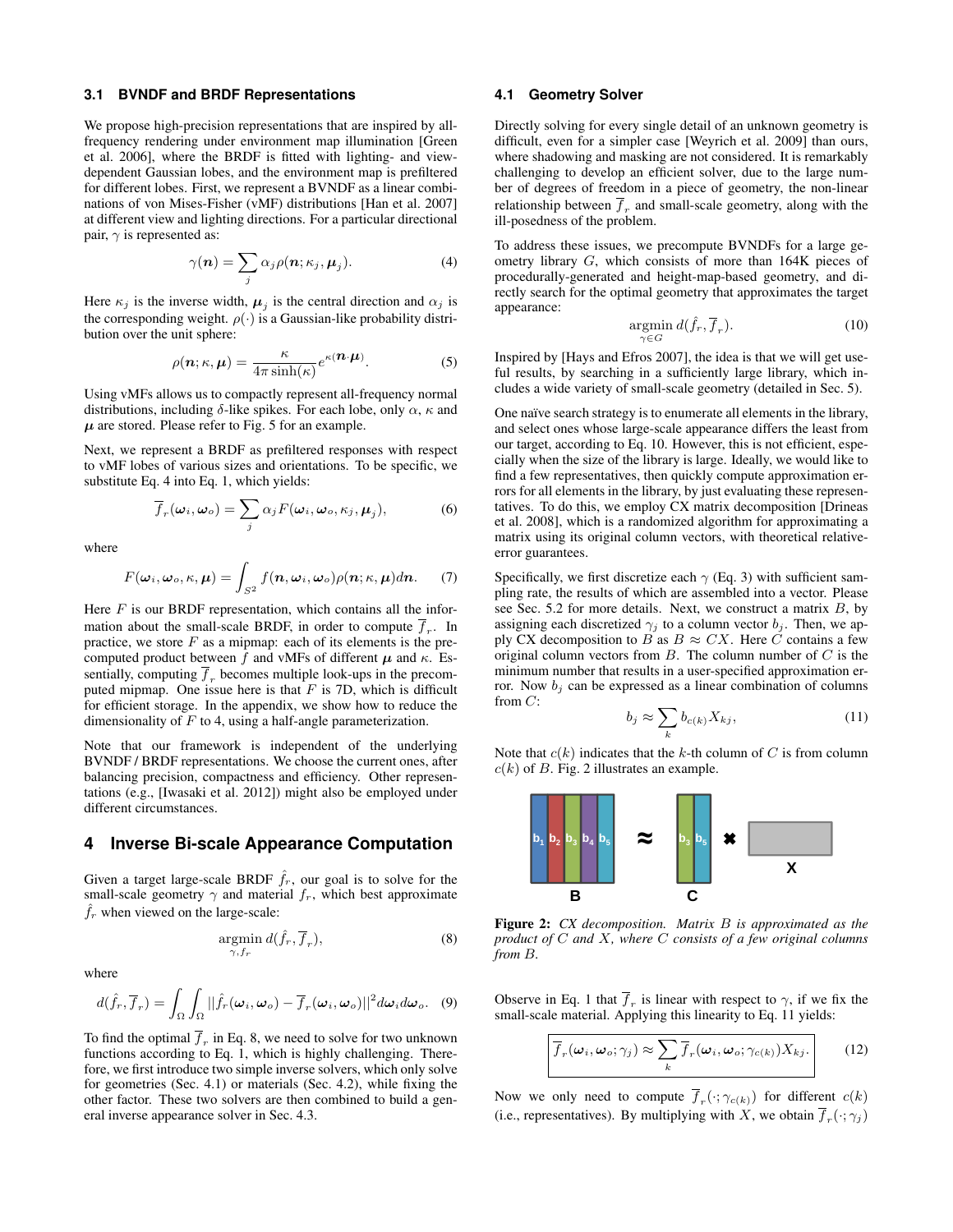for all geometries in the database, which is significantly faster than an exhaustive computation of all  $f<sub>r</sub>$ s in our experiments.

Finally, we calculate the approximation error with respect to the tar-get appearance (Eq. [9\)](#page-2-7), for every piece of small-scale geometry  $\gamma_i$ . We select a user-specified number of candidates, which are closest to the target. Then we compute more accurate errors by directly evaluating  $\bar{f}_r$  of the candidates, and sort the results according to their errors. Note that we precompute  $c(\cdot)$  and X for runtime efficiency (Sec. [5.2\)](#page-3-3).

#### <span id="page-3-0"></span>**4.2 Material Solver**

Designing a material solver is very similar to building a geometry solver. This is because fixing the BVNDF  $\gamma$  and solving for the material  $f<sub>r</sub>$  is exactly the dual problem of the geometry solving process (Eq. [1\)](#page-1-0). Here we treat the  $F$  (Eq[.18\)](#page-9-21) for each material as a long column vector, which is then used to construct the matrix  $B$  for CX decomposition, as described in Sec. [4.1.](#page-2-3) Another modification is to change the measure of error to account for additional spectral information:

$$
\underset{f_r \in M}{\text{argmin}} \left(1 - \beta \right) d(\hat{f}_r, \overline{f}_r) + \beta \|\lambda(\hat{f}_r) - \lambda(\overline{f}_r)\|^2. \tag{13}
$$

Note that M is the material library,  $\beta$  is a user-specified parameter, which indicates the preference over spectral difference or spectrally-averaged reflectance difference, and  $\lambda$  is the color of an original RGB-channel BRDF, averaged over different lighting and view directions.

#### <span id="page-3-1"></span>**4.3 General Solver**

Having developed two solvers for a single unknown factor, it is straightforward to combine them to solve the general problem, where both the small-scale material and geometry are unknown. Starting with an initial  $f_r$  or  $\gamma$  (randomly selected or userspecified), we fix it and alternatively solve for the optimal materials / geometries. Once a solver returns results, the best candidate is set as a constant for the other solver, and vice versa. This process is repeated until convergence or a user-specified condition is met.

### <span id="page-3-2"></span>**5 Precomputation**

### <span id="page-3-5"></span>**5.1 Material Library Construction**

For the material library, we include 100 measured BRDFs from the MERL database [\[Matusik et al. 2003\]](#page-9-22). Due to the narrow range of real-world materials that the MERL database covers, we enlarge our library by adding Ward, Blinn-Phong and Cook-Torrance BRDFs [\[Dorsey et al. 2007\]](#page-8-6). These analytical BRDFs are created by randomly sampling their corresponding parameters, and then mixing with Lambertian lobes of different magnitudes. The total number of distinct BRDFs is 4,101. For every material, we com-pute its prefiltered mipmap F (Eq. [18\)](#page-9-21) and the average color  $\lambda$ . Moreover, we increase the spectral variation in the library by colorshifting each existing BRDF to 200 randomly sampled colors, resulting in  $4, 101 \times 201 = 824K$  effective materials. Essentially, we are limited by the availability of measured BRDFs in the public domain. As techniques in appearance measurement advance, we hope that more measured materials can be added to our library to replace artificial ones.

Before computing for material representatives, we perform PCA to the original matrix  $B$  to exploit its numerical coherence, which helps speed up a subsequent CX decomposition (Sec. [4.1\)](#page-2-3). As the size of  $M$  is relatively small (4K distinct BRDFs), we directly compute the co-variance matrix, and perform standard SVD-based compression using LAPACK, by keeping 99.9% of the original energy. The result is  $B \approx U_B \Sigma_B V_B^T$ , where  $U_B$  and  $V_B^T$  are orthonormal matrices, and  $\Sigma_B$  is a diagonal one. We then apply CX decomposition on the smaller-sized  $U_B \Sigma_B$ , instead of B. Since  $U_B \Sigma_B$ approximately preserves the inner products among column vectors in B, our CX decomposition result is close to that of B.

### <span id="page-3-3"></span>**5.2 Geometry Library Construction**

<span id="page-3-4"></span>

Figure 3: *Geometry samples for constructing our BVNDF library. The top row shows procedurally-generated geometries; the rest are derived from height maps.*

Our geometry library is composed of procedurally-generated and height-map-based geometries, as illustrated in Fig. [3.](#page-3-4) For procedural geometry, we use random parameters as input to predefined procedural geometry generators (e.g., grooves, bricks and rods) to directly create triangular meshes. Note that some of the results are non-height-field geometries. On the other hand, we harness a large number of existing high-quality textures, such as Brodatz [\[1999\]](#page-8-7) and Mayang [\[2013\]](#page-9-23) texture databases, to generate height-mapbased geometries (see Fig. [4](#page-4-1) for an illustration). Specifically, for each texture, we first convert it to a grey-scale image and downsample to  $512 \times 512$ ; next, we sample a few small patches of  $128 \times 128$ ; for each patch, Fast Fourier Transform is used to remove the low-frequency components; we then apply histogram equalization; finally, triangular meshes are generated from the patches by applying different amplitudes. The total number of geometries is 164,431. For every piece of geometry, we render it on the GPU with different lighting and view directions to get its BVNDF, which is then fitted with vMFs, using the Expectation Maximization algorithm [\[Han et al. 2007\]](#page-9-4). Please refer to Fig. [5](#page-4-0) for an example.

We mentioned the discretization of  $\gamma$  in Sec. [4.1.](#page-2-3) In practice, it would require significantly high sampling rate, in order to discretize any δ-like lobe in  $\gamma$  with high precision. To tackle this issue, we classify BVNDFs into two categories: specular and non-specular ones. Specular BVNDFs contain a non-negligible number of δlike vMFs. They are not discretized, or processed with CX decomposition. During runtime, we directly evaluate  $f<sub>r</sub>$  for all specular BVNDFs. For non-specular ones, we discretize them and assemble the results as a matrix  $B$  (Sec. [4.1\)](#page-2-3). However, the size of  $B$  is 7.7TB, which is too big for efficient processing. In order to reduce its size, our first step is to restrict  $\omega_i$  to only 7 directions, quasirandomly distributed over the upper hemisphere. We find that 7 is an adequate number for sampling  $\omega_i$ , which will be demonstrated in Sec. [7](#page-4-2) & [8.](#page-6-0) The reduced matrix is now 614.4GB. Next, similar to material library construction, we perform SVD-based compression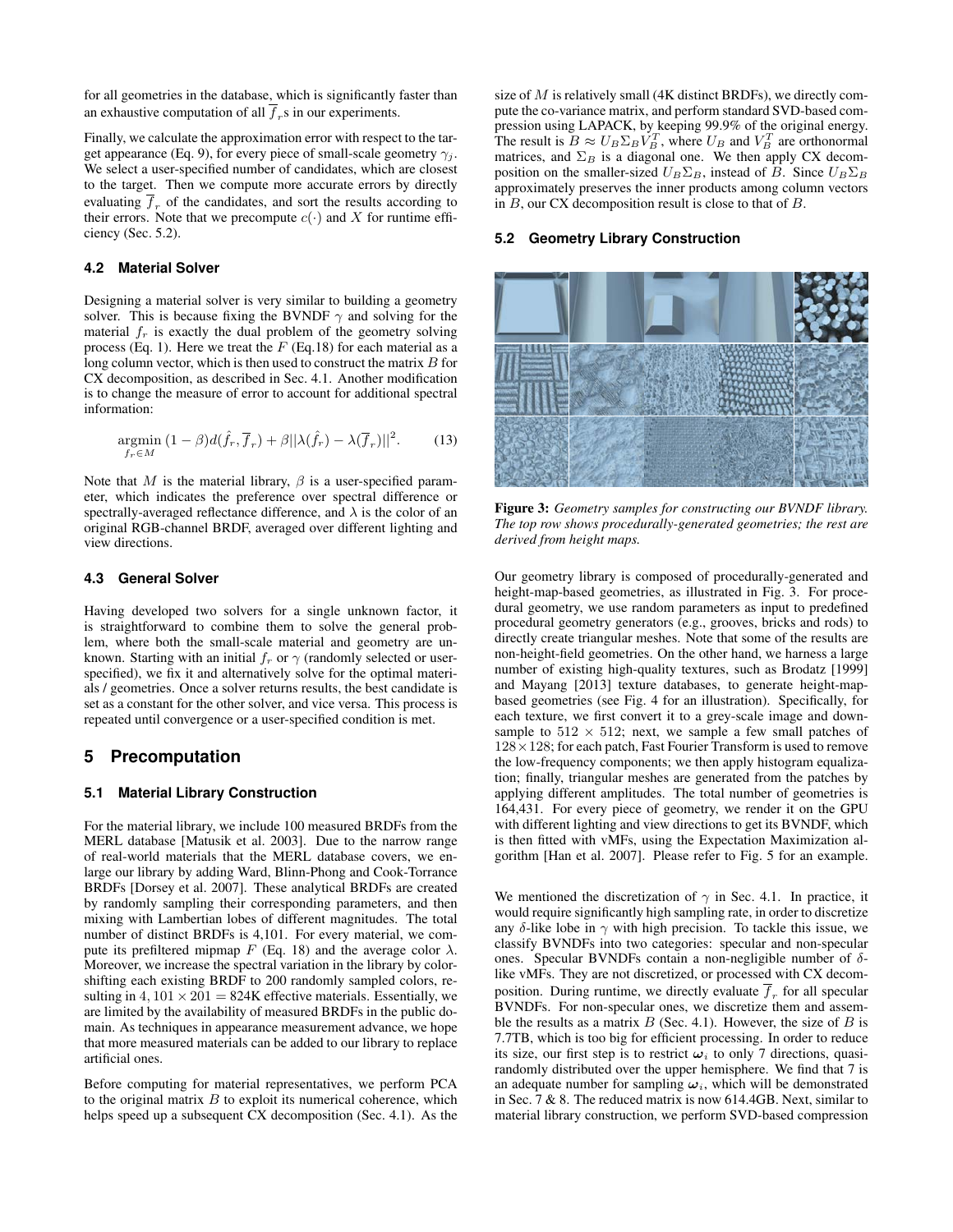<span id="page-4-1"></span>

Figure 4: *Populating geometry for our library. For procedural geometry, we generate various instances by randomly sampling the corresponding parameters. For height-map-based geometry, we first transform textures into gray-scale patches, which are then converted to small-scale geometry by applying different amplitudes.*

on the reduced matrix, to further exploit data coherence. Specifically, we employ the state-of-the-art random projection technique with power iterations [\[Halko et al. 2011\]](#page-9-24) to compress such a big matrix. The size of the compression result is 1.5GB, while still retaining 99.0% of the original energy. Finally, CX decomposition is applied to find BVNDF representatives, as well as the weights to express all BVNDFs.

## <span id="page-4-3"></span>**6 Implementation Details**

**Sampling**  $\hat{f}_r$ . When measuring the approximation error using Eq. [9](#page-2-7) in practice, we need to sample the bidirectional domain and calculate the error at these sampled directional pairs. Recall that in Sec. [5.2,](#page-3-3) we restrict the lighting directions in BVNDFs to 7 different  $\omega_i$ s only. Thus we sample  $\omega_i$  from these directions. In terms of  $\omega_o$ , we would like to sample them such that the main features of the target appearance are captured. After experiments, we choose to sample  $\omega_o$  using a mixture of two strategies: uniform random sampling, and importance sampling based on the norm of the gradient of  $f<sub>r</sub>$ . The former strategy makes sure that every direction has a non-zero probability of being sampled, while the latter one captures the changes in the angular domain, which are characteristic features of a BRDF in our experiments.

Weighting BRDF Samples. Since we exploit linearity in our derivation (Eq. [12\)](#page-2-8), we could not use a non-linear, more perceptually meaningful norm (e.g., [\[Matusik et al. 2003\]](#page-9-22)), when measuring the error between the target BRDF and our solution. Directly using Eq. [8](#page-2-2) generates solutions which focus on features with high numerical values, such as specular highlights. Other perceptually important features with low BRDF values, like the diffuse lobe, might not be well matched. To alleviate this problem, we add non-uniform weights to Eq. [9,](#page-2-7) so that  $d(\hat{f}_r, \overline{f}_r)$  becomes:

$$
\int_{\Omega}\int_{\Omega}||w(\boldsymbol{\omega}_{i},\boldsymbol{\omega}_{o})\left[\hat{f}_{r}(\boldsymbol{\omega}_{i},\boldsymbol{\omega}_{o})-\overline{f}_{r}(\boldsymbol{\omega}_{i},\boldsymbol{\omega}_{o})\right]||^{2}d\boldsymbol{\omega}_{i}d\boldsymbol{\omega}_{o},
$$
\n(14)

where  $w(\omega_i, \omega_o)$  is defined as:

$$
w(\boldsymbol{\omega}_i, \boldsymbol{\omega}_o) = \frac{1}{\sqrt[4]{p_{\omega_i}(\boldsymbol{\omega}_o)}}
$$
(15)

Here  $p_{\omega_i}(\omega_o)$  is the probability of sampling  $\omega_o$  given  $\omega_i$ , using the aforementioned sampling method. The idea is to put more weights

<span id="page-4-0"></span>

Figure 5: *Computing and fitting a BVNDF. A piece of geometry is directly rendered on GPU, to compute its visible and unshadowed normal distributions under different illumination and view directions (i.e., BVNDF). The results are then fitted using a few vMF lobes, which compactly represent the raw data. Here we visualize a normal distribution by projecting the upper hemisphere onto a 2D plane.*

on diffuse lobes compared to uniform weighting, which aligns better with our perception of materials [\[Matusik et al. 2003\]](#page-9-22).

Handling BVNDF rotations. If a piece of geometry is rotated along the normal direction, its corresponding large-scale appearance is likely to be different, especially when the geometry contains anisotropic features, such as grooves (see bottom two rows of Fig. [7](#page-5-0) for examples). To account for this rotation effect in our framework, one natural idea is that, for every piece of geometry, explicitly rotate it to a few angles, compute its BVNDF, and perform SVD followed by CX decomposition on the union of all rotated geometry. However, there are two major drawbacks: first, the size of the library becomes much larger, which grows linearly with the predefined number of rotations; second, the number of rotations are fixed in precomputation and cannot be changed afterwards. To address these issues, we postpone the rotation to runtime and rotate the target large-scale appearance accordingly, which is equivalent to rotating the small-scale geometry. The user can specify the number of rotations,  $\psi$ , and then rotate the target appearance by  $i \times \frac{2\pi}{\psi}(i = 0, 1, ..., \psi - 1)$  before executing the inverse solver. Here we trade the runtime performance for flexibility and a smaller footprint of the precomputed library.

## <span id="page-4-2"></span>**7 Inverse Bi-scale Material Design**

<span id="page-4-4"></span>We present a simple inverse bi-scale material design system, as shown in Fig. [6,](#page-5-1) based on our solvers described in the previous section. A typical workflow is as follows. The designer first loads a target large-scale BRDF, which is rendered in Fig. [6-](#page-5-1)a. Then, a slider-based editing interface (Fig. [6-](#page-5-1)c) shows up, for adjusting corresponding parameters of the target BRDF. Once a desired largescale look is specified, the designer can run the inverse appearance solver, to compute for small-scale materials and / or geometry that best approximate the target appearance. After the results are computed, they are recommended to the designer in the order of increasing approximation error (Fig. [6-](#page-5-1)d  $\&$  e). The designer can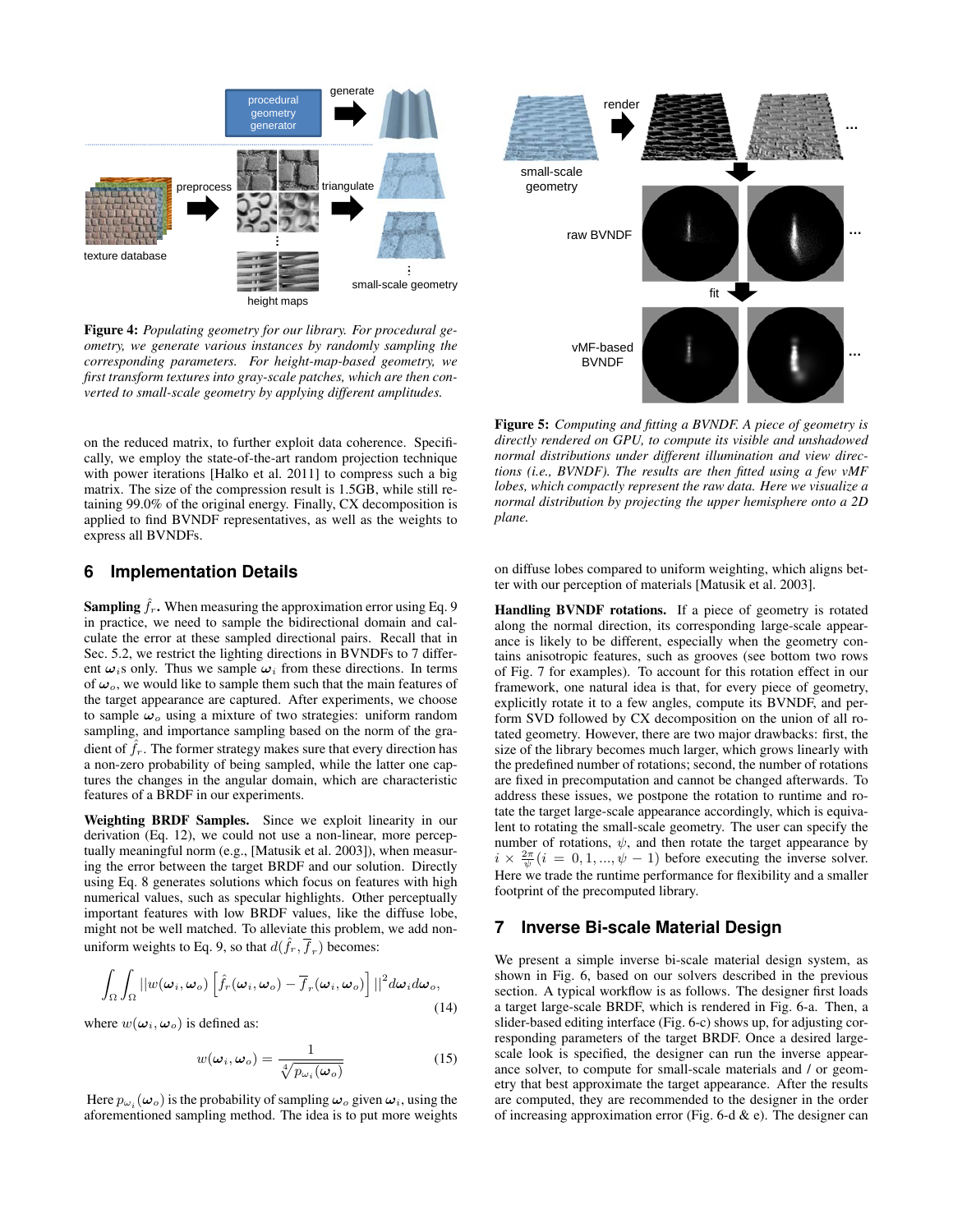then freely combine the candidate material and geometry to generate large-scale appearance (Fig. [6-](#page-5-1)b). Our system renders both the target and the approximated large-scale appearance side-by-side for visual comparison. Alternatively, if the designer has some idea about which small-scale material to use, she can directly load the material and then invoke the geometry solver to solve for the best possible geometry only. The material solver could be used in a similar fashion.

The remainder of this section shows a variety of editing operations using our inverse design system. Please also refer to the accompanying video for editing demonstrations.

<span id="page-5-1"></span>

Figure 6: *User interface of our inverse design system. The user can adjust the target large-scale appearance (a) via a slider-based interface (c). Our solver then computes several small-scale material (d) and/or geometry (e) candidates, which best approximate the target appearance. The resulting large-scale appearance (b) is shown side-by-side with the target one for visual comparison.*

Angular sharpen / blur. We demonstrate angular sharpen / blur operations on the target appearance. In the first two rows of Fig. [7,](#page-5-0) the large-scale materials are isotropic Ward BRDFs ( $\alpha = 0.08$  for the first row,  $\alpha = 0.30$  for the second). We fix the small-scale material as a measured *grease-covered-steel* BRDF, and employ the geometry solver to solve for small-scale geometry only. The results are shown in the second column of Fig. [7.](#page-5-0) We can see that the smallscale geometry for the Ward BRDF ( $\alpha = 0.30$ ) is much rougher than the other Ward ( $\alpha = 0.08$ ), which essentially causes more blur over the angular domain.

Anisotropy. In order to match anisotropic target appearance, we need to use anisotropic small-scale geometry, since isotropic BRDFs are assumed on the small-scale. The bottom two rows of Fig. [7](#page-5-0) show two examples. The target large-scale appearance is anisotropic Ward BRDFs ( $\alpha_x = 0.30$ ,  $\alpha_y = 0.08$  for the third row, and  $\alpha_x = 0.08$ ,  $\alpha_y = 0.30$  for the fourth). Following the previous example, we use *grease-covered-steel* as the smallscale material. The geometry solver successfully finds a groovelike structure, which when combined with the small-scale material, produces anisotropic reflections on the large-scale. Note that using the BVNDF rotation method described in Sec. [6,](#page-4-3) we find the same piece of geometry for the two different anisotropic Ward BRDFs, which only differ by a rotation of the local frame.

Our system can handle various forms of the target appearance. In Fig. [8,](#page-6-1) the target appearance, as shown on the left, is a measured

<span id="page-5-0"></span>

Figure 7: *Angular adjustments on the target appearance. Left: the target large-scale materials, from top to bottom, Ward BRDF (*α *= 0.08,* α *= 0.30,* α<sup>x</sup> *= 0.30 &* α<sup>y</sup> *= 0.08,* α<sup>x</sup> *= 0.08 &* α<sup>y</sup> *= 0.30). Center: our approximations. Right: the small-scale material (measured grease-covered-steel) and geometry used to generate the approximations.*

anisotropic BRDF of purple satin from [\[Ngan et al. 2005\]](#page-9-25), fitted with the model from [\[Kurt et al. 2010\]](#page-9-26) to fill in the missing data in the original measurements. From our general solver, we obtain interesting results: a Ward BRDF ( $\alpha = 0.30$ ) with a Lambertian lobe, and a piece of geometry which resembles a woven pattern.

Brightness. We can also change the brightness of the target appearance, and then solve for corresponding small-scale material and geometry in our design system. In Fig. [9,](#page-6-2) the target materials are a measured *blue-metallic-paint* BRDF, whose brightness is decreased / increased. The general solver gives interesting results. For the decreased brightness case, the same *blue-metallic-paint* BRDF is picked, and a binary height-map-based geometry is used. The small-scale structure has a similar-shaped normal distribution as a plane, since its plateaus and valleys are all planar. Meanwhile, the valleys receive less light, which results in a decrease of brightness on the large-scale. For the increased brightness case, a brighter and more specular *blue-metallic-paint2* BRDF is used. It is modulated with a rough geometry to blur its specularities to match the target appearance.

Constrast. Similar to its counterpart in image processing, we define a contrast-adjusted BRDF  $f_r(c, \cdot)$  as:

$$
f_r(c, \omega_i, \omega_o) = (f_r(\omega_i, \omega_o) - \tau)c + \tau.
$$
 (16)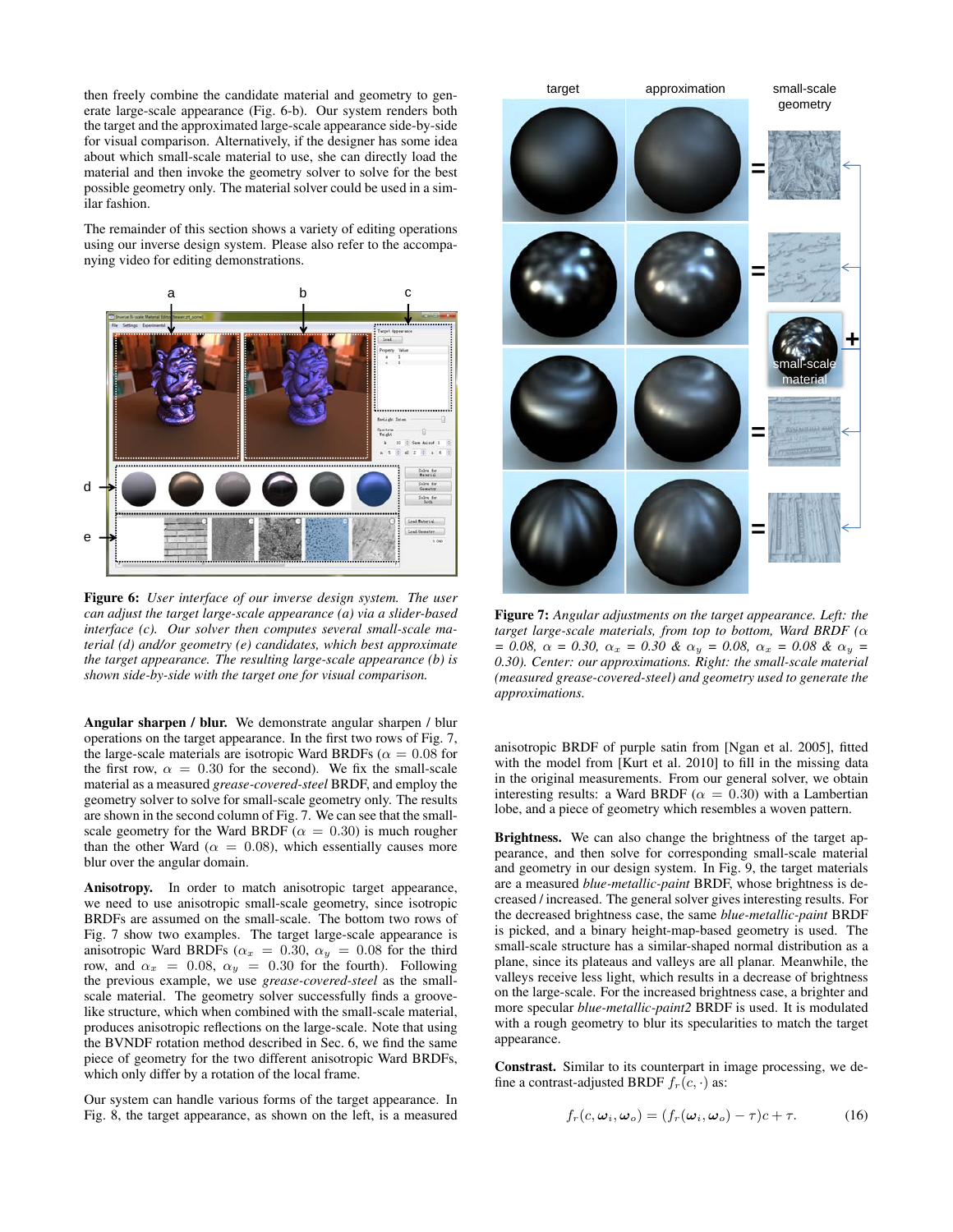<span id="page-6-1"></span>

Figure 8: *Inverse solving a measured purple satin BRDF from [\[Ngan et al. 2005\]](#page-9-25), shown on the left. The center image is our approximation. The small-scale details are a measured Ward BRDF* ( $\alpha$  = 0.30) with a Lambertian lobe, and a structure similar *to a woven pattern.*

Here  $\tau$  is the average of  $f_r$  over the bi-directional domain, and c is a parameter which represents the contrast. For  $c = 1$ , we get the original  $f_r$ ; when  $c = 0$ , we have a BRDF that returns  $\tau$  for all  $\omega_i$  and  $\omega_o$ . An example of contrast-adjusted appearance is shown in Fig. [10.](#page-8-8) The target appearance is a measured *light-brown-fabric* BRDF, whose contrast is decreased / increased (top-left / bottom-left image of Fig. [10\)](#page-8-8). We employ the general solver to find small-scale details that approximate the corresponding looks (*polyurethane-foam* for decreased contrast, and *blackoxidized-steel* of a reddish average color for increased contrast).

Visually Equivalent Details. One interesting point about bi-scale material design is that different small-scale materials and geometry can generate similar large-scale appearance. We define such small-scale materials and geometry as Visually Equivalent Details (VEDs). VEDs are potentially important for appearance realization, in which the user needs to consider many practical issues including the cost of materials, the structural integrity and the manufacturing time for the geometry, etc. Exploring VEDs would allow the user to find the small-scale material / geometry, which is most suitable for physical fabrication, while maintaining a desired large-scale appearance.

The inverse design system presented in this paper is, to our knowledge, the first test bed that facilitates near-interactive exploration of VEDs. Fig. [11](#page-7-0) shows an example. The target appearance is a Blinn-Phong BRDF ( $n = 60$ ) with a Lambertian lobe. Our system helps us find a variety of VEDs, as listed in the figure. The result smallscale materials are, from left to right, Ward( $\alpha = 0.16$ ) with a Lambertian lobe, Ward $(\alpha = 0.05)$  with a Lambertian lobe, *pickled-oak*-260, gold-paint, Cook-Torrance( $m = 0.19$ ,  $F_0 = 0.23$ ) and *bluemetallic-paint2*. Note that the color-shifted variants of the original BRDFs (Sec. [5.1\)](#page-3-5) are selected to match the target spectral distribution.

### <span id="page-6-0"></span>**8 Results and Discussions**

We conducted experiments on a workstation with a quad-core Intel i7 3.5GHz CPU, 32GB of memory and a GeForce GTX 660 graphics card. Interactive rendering of appearance during the design process is shown in the accompanying video.

Precomputation. In terms of each BRDF in the material library, we precompute two versions of  $F$  (Eq. [18\)](#page-9-21): one is the achromatic version, which is used in the inverse solvers for fast computation; the other is the chromatic version, which is needed in large-scale appearance rendering. The size is  $23.0MB$  for one achromatic  $F$ , and 68.9MB for its chromatic counterpart. The total size of the material library is 17.9GB.

<span id="page-6-2"></span>

Figure 9: *Adjusting the brightness of the target appearance (measured blue-metallic-paint). Left: the target large-scale materials. Center: our approximations. Right: the small-scale materials (from top to bottom, measured blue-metallic-paint and bluemetallic-paint2) and geometry.*

For every piece of geometry in the library, we compute its BVNDF by rendering the corresponding triangular mesh on GPU using shadow mapping, for 7, 744 different lighting and view direction pairs, similar to [\[Wu et al. 2011\]](#page-9-2). During rendering, we also duplicate the geometry around itself as if it is tiled over a large-scale surface. Next, eight vMF lobes are used to fit the raw BVNDF data for each directional pair. This is the most computationally expensive part of the precomputation, which takes about 130 seconds for one piece of geometry. Due to the large number of geometry in our library, we distribute GPU rendering and vMF fitting on a cluster of 30 Windows-based nodes: each one has an Intel Xeon 2.13GHz CPU, 4GB RAM and dual GeForce GTX 580 graphics card. The total computation time over the cluster is 8 days and 21 hours. The size of one BVNDF is 1.2MB, and the total size of the BVNDF library is 196.6GB.

As described in Sec. [4](#page-2-0)  $\&$  [5,](#page-3-2) we perform SVD followed by CX decomposition to express materials / geometries in libraries as a linear combination of representatives. The error threshold in CX decomposition is 1.5%. The majority of time is spent on the SVD step. For the material library, it takes 2.7 minutes on the in-core SVD. For the geometry library, we first divide all geometry into 1,023 specular BVNDFs and 163,408 non-specular BVNDFs. It takes 23.0 hours to perform the random-projection-based SVD on nonspecular BVNDFs. Here the bottleneck is disk-memory data transfer, due to the huge sizes of related matrices. Thus, we use a 512GB Solid State Drive to accelerate the process. In the end, we obtain 156 representative BRDFs and 597 representative BVNDFs.

Inverse Computation. At the start of our system, the representative BRDFs and BVNDFs are loaded into memory to save time for the inverse computation. In our experiments, we take 490 samples when discretizing the target appearance  $\hat{f}_r$ , and retrieve 10 candi-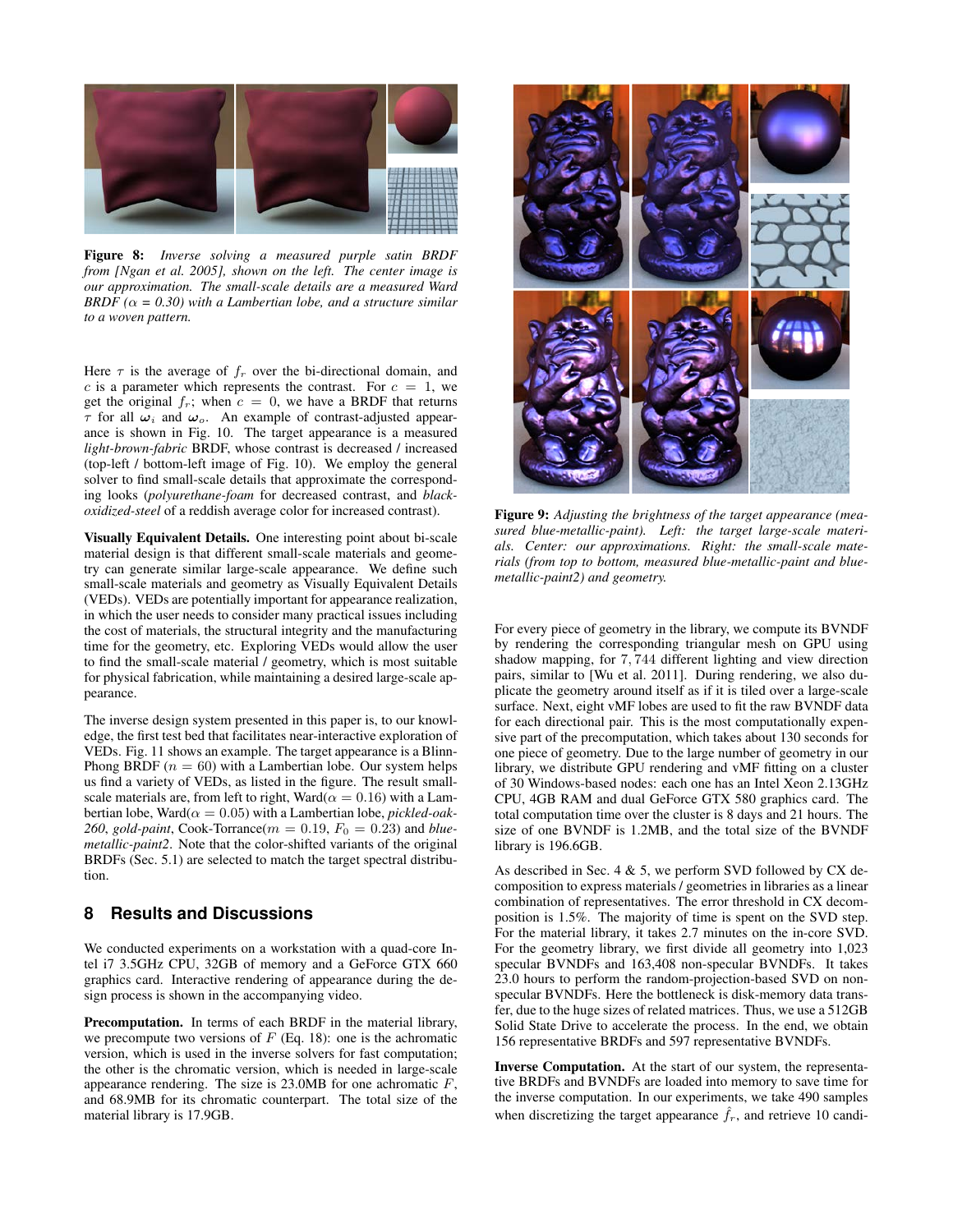<span id="page-7-0"></span>

Figure 11: *Visually equivalent details. We can use our inverse solver to find a wide variety of different small-scale materials and geometries (bottom two rows), which achieve similar large-scale appearance (top row). Each approximation result in the top row is computed by combining the small-scale material and geometry shown in the same column. Here the target material is a Blinn-Phong BRDF*  $(n = 60)$ *with a Lambertian lobe. Small-scale materials are color-shifted variants of (from left to right) Ward(* $\alpha = 0.16$ *) with a Lambertian lobe, Ward*( $\alpha$  = 0.05*)* with a Lambertian lobe, pickled-oak-260, gold-paint, *Cook-Torrance*( $m$  = 0.19*, F*<sub>0</sub> = 0.23*)* and blue-metallic-paint2.

dates as results. Running the material solver one time takes 0.8 seconds on average. For the geometry solver, the performance is dependent on the number of BVNDF rotations. Typical timing results are 4.0 seconds for  $\psi = 1$ , and 18.8 seconds for  $\psi = 8$ . The non-linear growth in time with respect to  $\psi$  is due to the better parallel utilization when  $\psi$  is big. For the general solver, the execution time is 25.1 seconds, when 5 random initial starting points are used. We observe in experiments that the general solver usually converges after just two iterations.

User Interface. We render both the target appearance and our approximation in the inverse design system. Since the large-scale appearance varies from diffuse one to high-specular material, we importance sample the lighting directions, according to a sampled version of the BRDF. To provide quick visual feedback, the rendering is done progressively and the result is accumulated in a buffer. 32 new light rays are shot each time the rendering updates, which takes 0.2∼0.7 seconds.

Validation. To validate our inverse appearance solver, we generate large-scale appearance from small-scale BRDFs and geometry that are already in our libraries, then test if the solver can compute exactly the same results as input, or results that produce similar large-scale looks. Since the number of different combinations of materials and geometry in our libraries is huge, we randomly sample 10,000 of them as test cases. We perform three validation experiments to test the geometry solver, the material solver and the general solver (Tab. [1\)](#page-7-1). The efficiency of a solver is measured by 7% relative error percentile, which is the percentage of results that have no more than 7% of relative approximation error (the measure of error divided by the measure of the target appearance, as defined in Eq. [14\)](#page-4-4). We choose the 7% relative error percentile here, because it is hard to notice the difference between the target and our approximation, when the error is below this threshold, as shown in Fig. [12.](#page-8-9) When testing the general solver, we use only 5 random geometries / materials as starting points, and continue with the one that has the minimum error.

<span id="page-7-1"></span>

| Solver   | 7% Relative             | Exact                |
|----------|-------------------------|----------------------|
|          | <b>Error Percentile</b> | <b>Recovery Rate</b> |
| Geometry | 98.94%                  | 95.79%               |
| Material | 99.57%                  | 96.98%               |
| General  | 93.31\%                 | 19.77%               |

Table 1: *Statistics from validation experiments.*

Overall, we achieve more than 98% success rate (i.e., 7% relative error percentile) for the geometry / material solver, and more than 93% for the general solver. Even for the exact recovery rate, we are able to obtain more than 95% for the geometry / material solver. Although the recovery rate for the general solver is about 20%, it is not necessary to use exactly the original small-scale material and geometry, for producing similar large-scale looks. Moreover, we find that the general solver is very sensitive to the initial condition, as it is essentially a local optimizer. Thus in practice, the designer could impose additional constraints on the starting points to make the solver more efficient, compared to doing random guesses.

## **9 Limitations and Future Work**

Similar to other data-driven methods, one major limitation of our framework is that the approximation quality of results from our solvers, with respect to a given target large-scale material, is constrained by the diversity of the two precomputed libraries. This problem can be alleviated by adding more versatile materials / geometries to our libraries. Another limitation is that currently we do not support target large-scale appearance generated from spatiallyvarying small-scale materials (e.g., the green-yellow grooves in Fig. 9 of [\[Wu et al. 2011\]](#page-9-2)). It will be interesting to quickly solve for multiple small-scale materials, as well as their spatial distributions over the small-scale geometry.

Due to performance concerns, our approach handles direct illumination only, following the convention in bi-scale material de-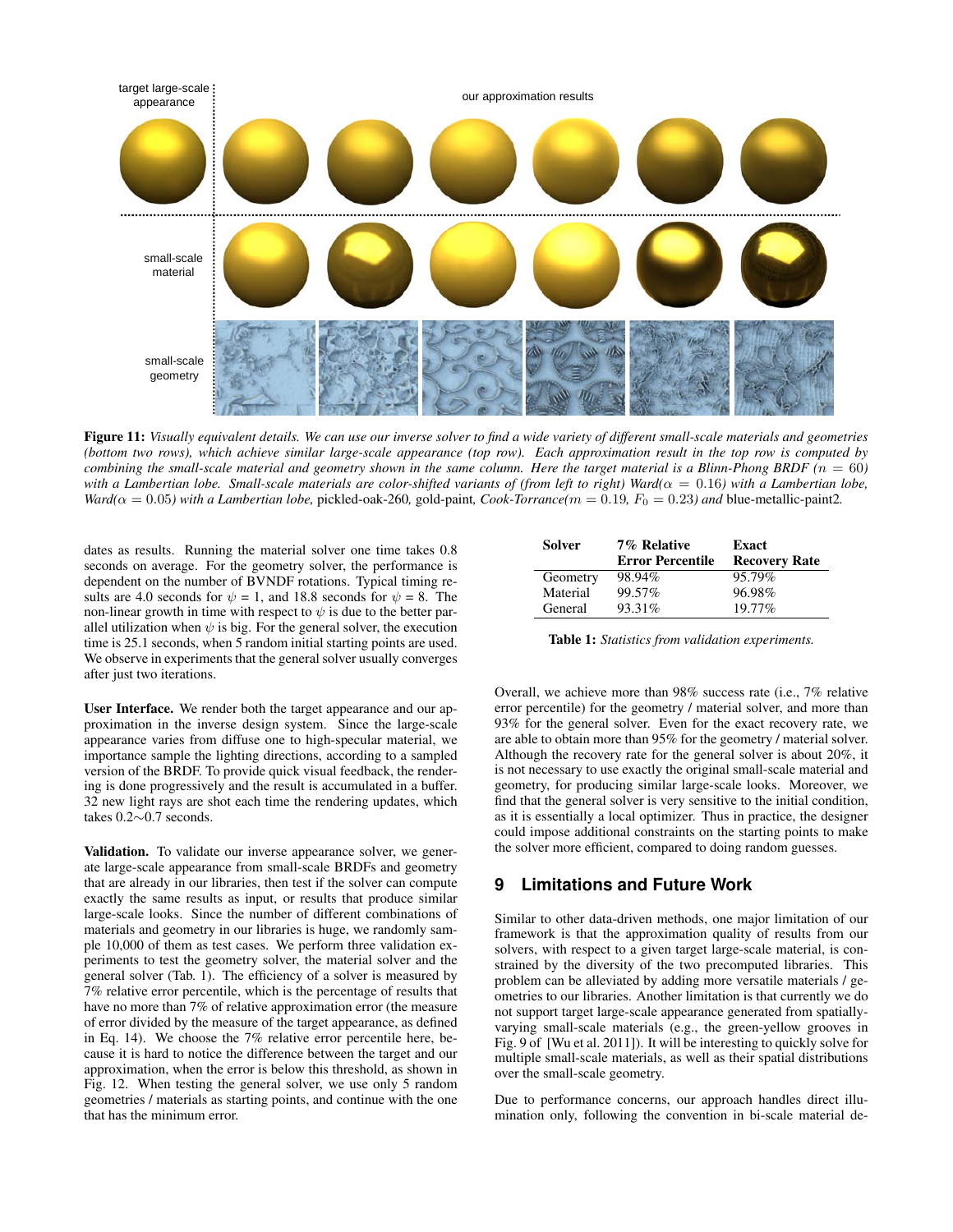<span id="page-8-8"></span>

Figure 10: *Adjusting the contrast of the target appearance (measured light-brown-fabric). Left: the target large-scale materials. Center: our approximations. Right: the small-scale materials (from top to bottom, polyurethane-foam and black-oxidized-steel) and geometry.*

sign [\[Wu et al. 2011;](#page-9-2) [Iwasaki et al. 2012\]](#page-9-3) and fabrication [\[Weyrich](#page-9-5) [et al. 2009;](#page-9-5) [Lan et al. 2013\]](#page-9-14). In certain cases with a material of high albedo and a geometry of significant ambient occlusion on the small-scale, this simplification may cause a darkening effect over the large-scale appearance, compared to a more expensive Monte Carlo path tracing result that includes indirect illumination. An example is shown in Fig. [13.](#page-8-10) It will be a promising future direction to take into account interreflections, while maintaining nearinteractive feedback.

It will also be interesting to extend our framework to handle volumetric scattering. In addition, we would like to include specific manufacturing constraints in our system, and physically fabricate the results from our inverse solvers.

### **Acknowledgements**

We would like to thank anonymous reviewers for help on improving the exposition, Larry Wilen for useful discussions, Dikpal Reddy for pointing to the state-of-the-art random projection technique, Xin Sun and Mingming He for preparing the height-map database, Lu Zhao for proofreading, Paul Debevec, Keith Bruns and Bernhard Vogl for environment maps used in rendering. This material is based upon work supported by the US National Science Foundation under Grant No. IIS-1064412. Hongzhi Wu was partially supported by the Fundamental Research Funds for the Central Universities (No. 2013QNA5011).

<span id="page-8-9"></span>

Figure 12: *Results from validation experiments. Each approximation result has the maximum relative approximation error that is less than 7% among all test cases. From left to right: results using the geometry solver, the material solver and the general solver.*

<span id="page-8-10"></span>

Figure 13: *Darkened large-scale appearance, due to the directillumination-only assumption. Here we compare three large-scale BRDF slices, obtained by fixing*  $\omega_i$  *as the zenith. From left to right: our result, full Monte Carlo path tracing result, Monte Carlo result with indirect illumination only, and the small-scale geometry. The small-scale material is a Cook-Torrance BRDF (*m = 0.2*). Our result appears darker than the full simulation result, due to the lack of indirect illumination.*

### **References**

- <span id="page-8-1"></span>ASHIKMIN, M., PREMOŽE, S., AND SHIRLEY, P. 2000. A microfacet-based BRDF generator. In *Proc. of SIGGRAPH 2000*, 65–74.
- <span id="page-8-5"></span>BEN-ARTZI, A., OVERBECK, R., AND RAMAMOORTHI, R. 2006. Real-time BRDF editing in complex lighting. In *Proc. of SIG-GRAPH 2006*, 945–954.
- <span id="page-8-7"></span>BRODATZ, P. 1999. *Textures: A Photographic Album for Artists and Designers*. Dover Publications, Aug.
- <span id="page-8-0"></span>BRUNETON, E., AND NEYRET, F. 2012. A survey of nonlinear prefiltering methods for efficient and accurate surface shading. *IEEE Trans. Vis. Comput. Graph. 18*, 2 (Feb.), 242–260.
- <span id="page-8-3"></span>COOK, R. L., AND TORRANCE, K. E. 1982. A reflectance model for computer graphics. *ACM Trans. Graph. 1*, 1 (January), 7–24.
- <span id="page-8-4"></span>DONG, Y., WANG, J., PELLACINI, F., TONG, X., AND GUO, B. 2010. Fabricating spatially-varying subsurface scattering. *ACM Trans. Graph. 29*, 4 (July), 62:1–62:10.
- <span id="page-8-6"></span>DORSEY, J., RUSHMEIER, H., AND SILLION, F. 2007. *Digital Modeling of Material Appearance*. Morgan Kaufmann Publishers Inc.
- <span id="page-8-2"></span>DRINEAS, P., MAHONEY, M. W., AND MUTHUKRISHNAN, S. 2008. Relative-error CUR matrix decompositions. *SIAM Journal on Matrix Analysis and Applications 30*, 2 (Sept.), 844–881.